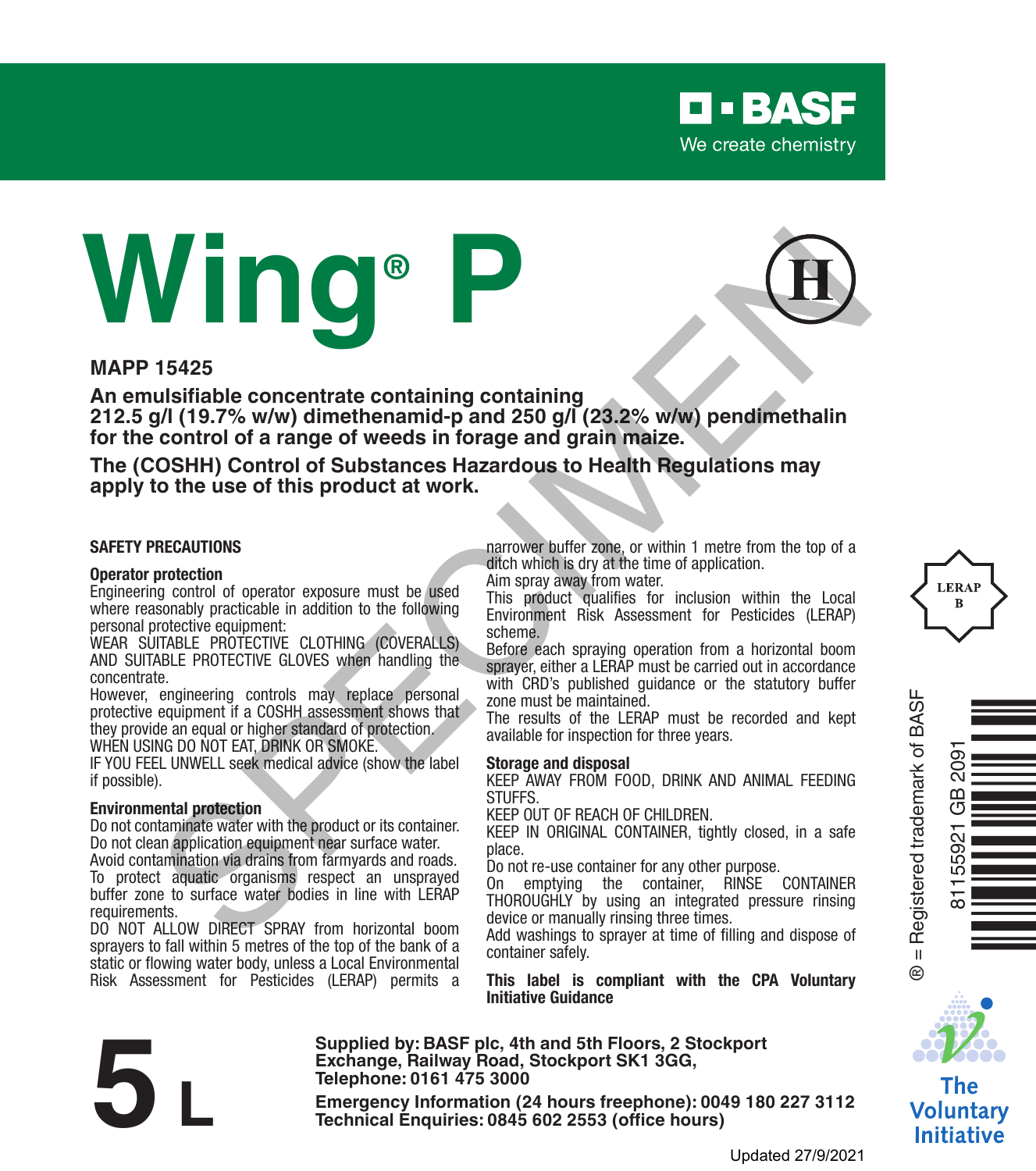# **Wing® P**

**An emulsifiable concentrate containing containing**  27/9/2021 **212.5 g/l (19.7% w/w) dimethenamid-p and 250 g/l (23.2% w/w) pendimethalin**

**Danger**

**Harmful if swallowed.**

#### **IMPORTANT INFORMATION**

| Harmful if swallowed.<br>May be fatal if swallowed and enters<br>airways.<br>Causes skin irritation.<br>May cause an allergic skin reaction.<br>Very toxic to aquatic life with long<br>lasting effects.                                                                                                                                                                        |                                   |
|---------------------------------------------------------------------------------------------------------------------------------------------------------------------------------------------------------------------------------------------------------------------------------------------------------------------------------------------------------------------------------|-----------------------------------|
| Wear protective gloves.<br>Avoid breathing vapours.<br>IF SWALLOWED: Immediately call a POISON<br>CENTRE or doctor/physician.<br>Do NOT induce vomiting.<br>Store locked up.<br>Dispose of contents/container to a licensed hazardous-<br>waste disposal contractor or collection site except for empty<br>clean containers which can be disposed of as non-hazardous<br>waste. |                                   |
| To avoid risks to human health and the environment, comply with the<br>instructions for use.                                                                                                                                                                                                                                                                                    |                                   |
| <b>IMPORTANT INFORMATION</b>                                                                                                                                                                                                                                                                                                                                                    |                                   |
| FOR USE ONLY AS AN AGRICULTURAL HERBICIDE                                                                                                                                                                                                                                                                                                                                       |                                   |
| CROPS:                                                                                                                                                                                                                                                                                                                                                                          | Forage and Grain Maize            |
| <b>MAXIMUM TOTAL DOSE:</b>                                                                                                                                                                                                                                                                                                                                                      | 4   product / ha / crop           |
| LATEST TIME OF APPLICATION:                                                                                                                                                                                                                                                                                                                                                     | Before 5th true leaf stage (GS15) |
|                                                                                                                                                                                                                                                                                                                                                                                 |                                   |

# **OTHER SPECIFIC RESTRICTIONS:**

This product must not be applied to maize crops grown under plastic covers, mulches or other forms of protection.

**READ THE LABEL BEFORE USE. USING THIS PRODUCT IN A MANNER THAT IS INCONSISTENT WITH THE LABEL MAY BE AN OFFENCE. FOLLOW THE CODE OF PRACTICE FOR USING PLANT PROTECTION PRODUCTS.**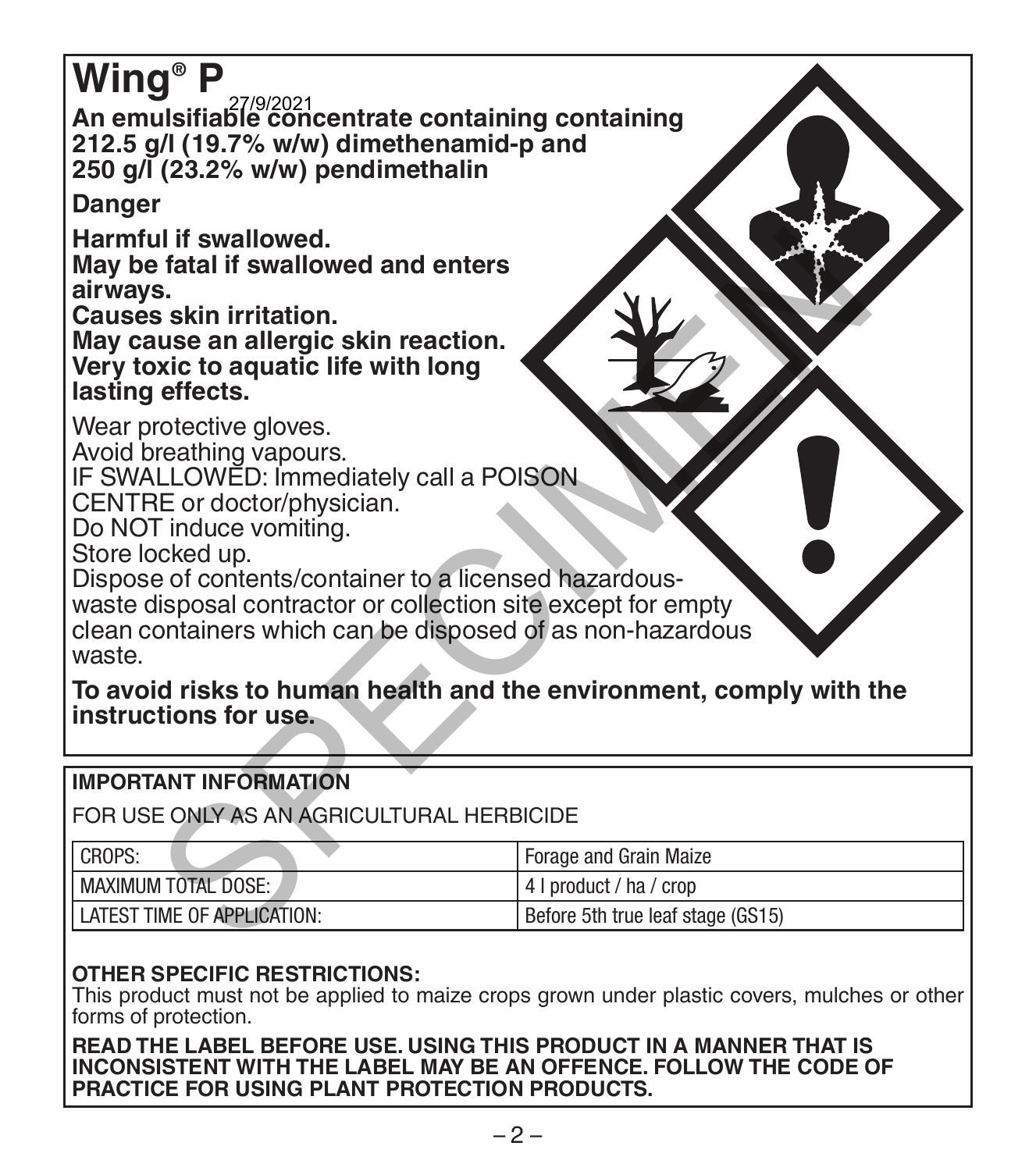# **DIRECTIONS FOR USE**

IMPORTANT: T腳倒網61 mation is approved as part of the Product Label. All instructions within this section must be read carefully in order to obtain safe and successful use of this product.

#### **Restrictions/Warnings**

#### **Efficacy**

Some soil moisture must be present for Wing-P to be activated. Best results will be obtained if rainfall occurs within seven days of application. Residual control may be reduced:

- under prolonged dry conditions<br>• on soils with a high Kd factor
- 
- where organic matter exceeds 6% where ash content is high
- 

DO NOT disturb the soil after Wing-P has been applied as this will result in reduced weed control.

Where cultural techniques which encourage the build up of organic residues in the surface soil are practised for a number of seasons, the effectiveness of residual herbicides may be reduced. In such circumstances periodic ploughing is recommended to disperse residues into a greater volume of soil. **Solution**<br>
Solution in the present for Wing-P to be activated. Best result<br>
if rainfall occurs within seven days of application. Residual contraction<br>
Is with a high Kd factor<br>
organic matter exceeds 6%<br>
ash content is hi

#### **Soil types**

Wing-P may be used on all mineral soil types.

DO NOT use on soils with more than 10% organic matter.

On stony or gravely soils there is a risk of crop damage, especially if heavy rain falls soon after application.

#### **Do not use on water logged soil or soils prone to water logging.**

#### **Seedbed preparation**

Trash and straw should be incorporated evenly during seedbed preparation.

Seedbed must have a fine, firm tilth.

Consolidate loose or cloddy seedbeds before use.

Following pre-emergence applications, unconsolidated clods (especially if larger than 75mm (3") diameter) may reduce the level of weed control and cause seed to be inadequately covered, which could result in crop damage.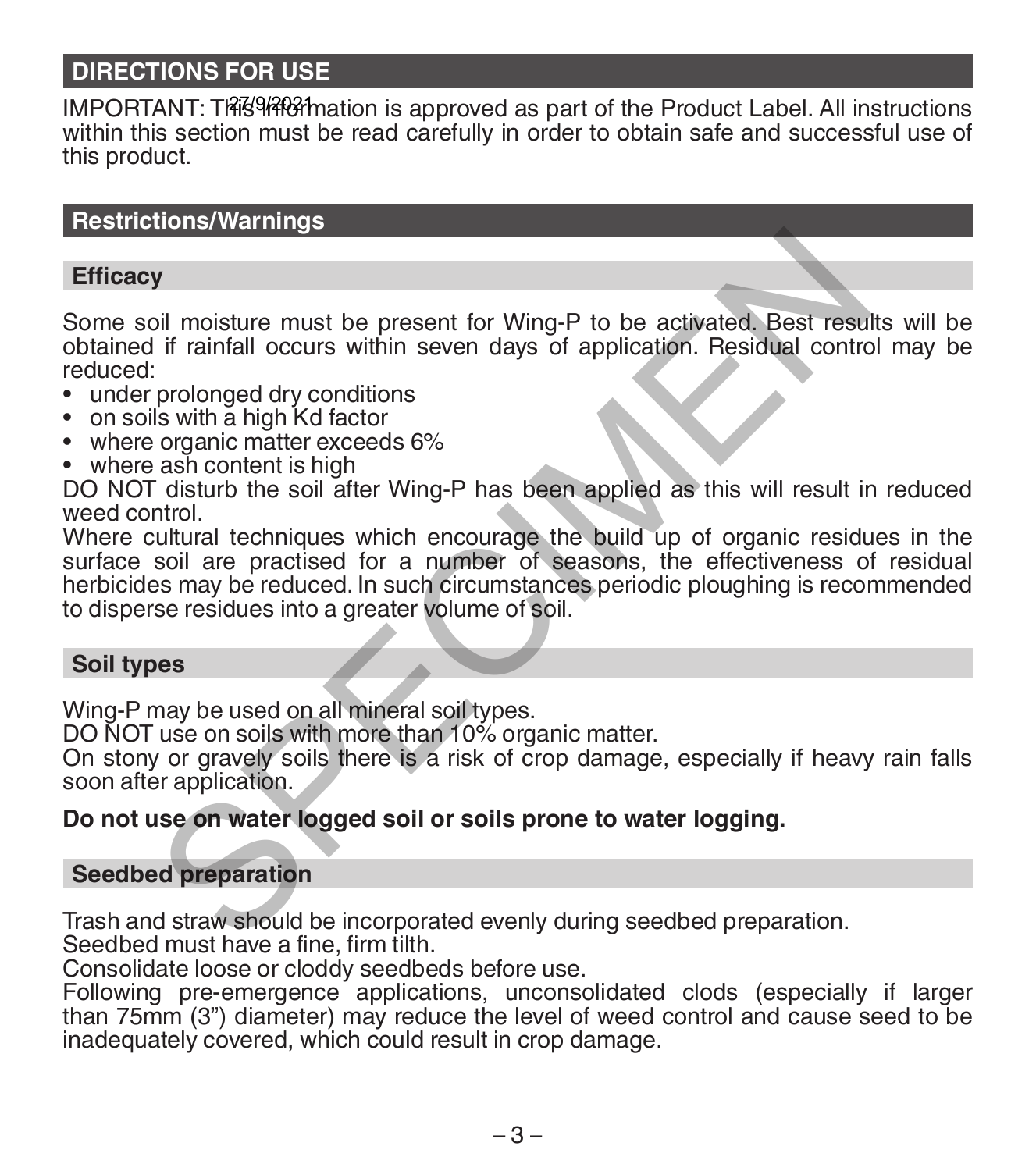#### **Crop safety**

# Extreme care  $\frac{27}{9}/2021$  be taken to avoid damage by drift onto plants outside the **target area.**

Do not apply Wing-P to crops suffering from stress, which may be caused for example by pests, disease, water logging, poor seedbed conditions or previous chemical treatment. Seed should be covered with a minimum of 5 cm of settled soil.

#### **Shallow drilled crops should be treated post-emergence.**

#### **Other Restrictions/Warnings**

#### **Weed control**

|                                                                                                                                  | acca anoma de covereu with a millimium or a chi or actileu aoil.                                                                                                                                                                               |                         |  |  |
|----------------------------------------------------------------------------------------------------------------------------------|------------------------------------------------------------------------------------------------------------------------------------------------------------------------------------------------------------------------------------------------|-------------------------|--|--|
| Shallow drilled crops should be treated post-emergence.                                                                          |                                                                                                                                                                                                                                                |                         |  |  |
| Care should be taken to avoid overlap of spray swaths.<br>Do not soil incorporate.<br>Do not undersow crops treated with Wing-P. | Wing-P should not be used on protected crops, or in greenhouses.                                                                                                                                                                               |                         |  |  |
| <b>Other Restrictions/Warnings</b>                                                                                               |                                                                                                                                                                                                                                                |                         |  |  |
| Concentrated or diluted Wing-P will stain. Avoid spillage.                                                                       | Before using Wing-P on crops to be processed please consult your processor.<br>Staining is minimised or completely removed if skin and clothes are washed immediately.<br>Hose down machinery immediately after use with a spray tank cleaner. |                         |  |  |
| Weed control                                                                                                                     |                                                                                                                                                                                                                                                |                         |  |  |
| <b>Forage Maize and Grain Maize</b>                                                                                              |                                                                                                                                                                                                                                                |                         |  |  |
| <b>Weed Name</b>                                                                                                                 | Pre-emergence 4.0 I/ha                                                                                                                                                                                                                         | Post-emergence 4.0 I/ha |  |  |
| Annual Meadow-grass                                                                                                              | S                                                                                                                                                                                                                                              | S to 2 lvs              |  |  |
| Black-bindweed                                                                                                                   | S                                                                                                                                                                                                                                              | S to 2 lvs              |  |  |
| <b>Black Nightshade</b>                                                                                                          | S                                                                                                                                                                                                                                              | S to 3 lvs              |  |  |
| Charlock                                                                                                                         | S                                                                                                                                                                                                                                              | S to 2 lvs              |  |  |
| <b>Common Chickweed</b>                                                                                                          | S                                                                                                                                                                                                                                              | S to 4 lvs              |  |  |
| <b>Common Poppy</b>                                                                                                              | <b>MS</b>                                                                                                                                                                                                                                      |                         |  |  |
| Common Orache                                                                                                                    | S                                                                                                                                                                                                                                              | MS to 2 lvs             |  |  |
| <b>Corn Marigold</b>                                                                                                             | S                                                                                                                                                                                                                                              |                         |  |  |
| Fat Hen                                                                                                                          | S                                                                                                                                                                                                                                              | S to 2 lvs              |  |  |
| Field Forget-me-not                                                                                                              | <b>MS</b>                                                                                                                                                                                                                                      |                         |  |  |
| <b>Field Pansv</b>                                                                                                               | <b>MS</b>                                                                                                                                                                                                                                      |                         |  |  |
| Groundsel                                                                                                                        | <b>MS</b>                                                                                                                                                                                                                                      | R                       |  |  |

# **Forage Maize and Grain Maize**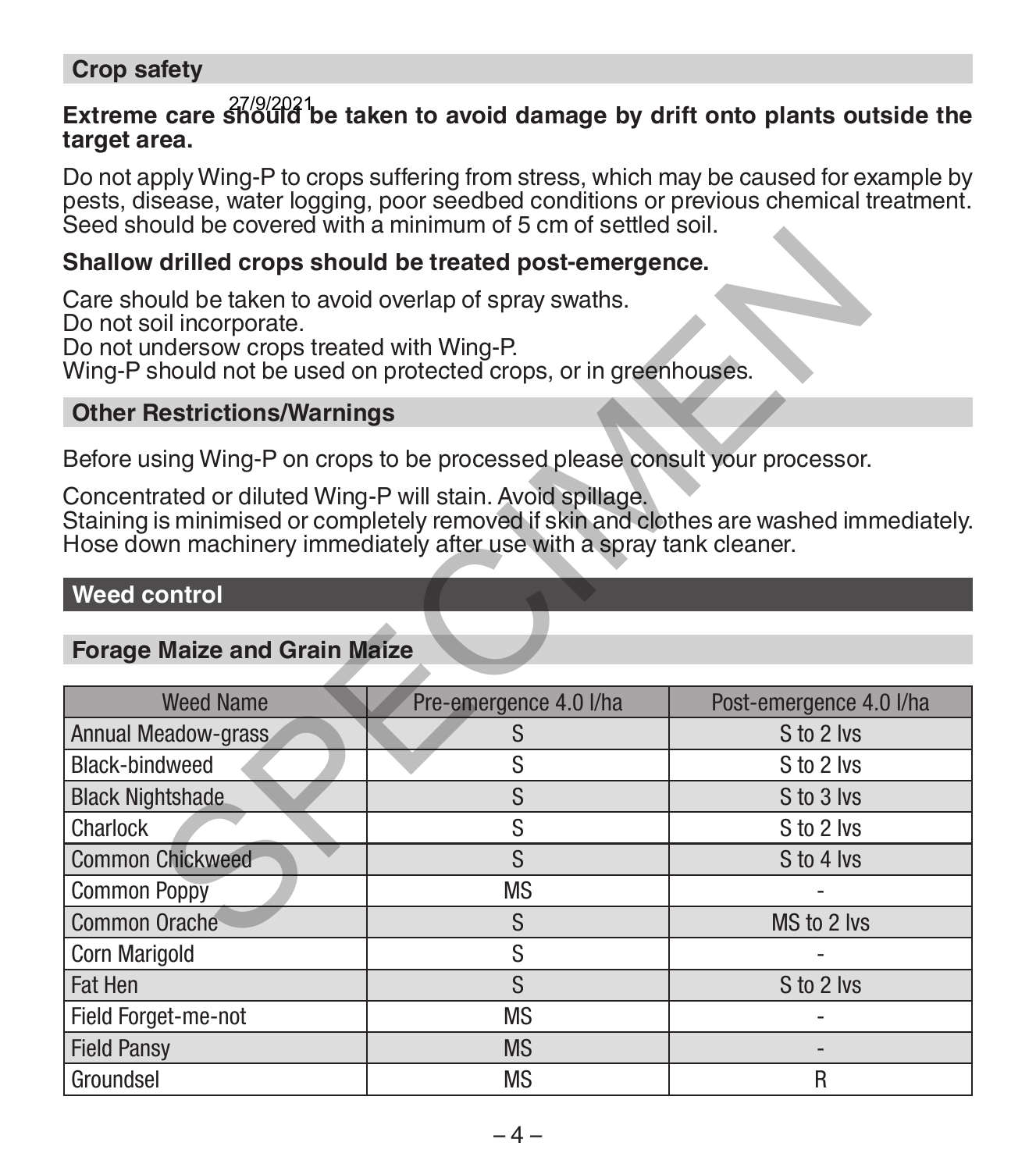| <b>Weed Name</b>                                                                                                                                                                                                                                                                                                                                                                                                       | Pre-emergence 4.0 I/ha | Post-emergence 4.0 I/ha |
|------------------------------------------------------------------------------------------------------------------------------------------------------------------------------------------------------------------------------------------------------------------------------------------------------------------------------------------------------------------------------------------------------------------------|------------------------|-------------------------|
| Hemp-nettle (Day Aletile) 21                                                                                                                                                                                                                                                                                                                                                                                           | S                      |                         |
| <b>Henbit Dead Nettle</b>                                                                                                                                                                                                                                                                                                                                                                                              | S                      |                         |
| Knotgrass                                                                                                                                                                                                                                                                                                                                                                                                              | S                      | S to 2 lvs              |
| Pale Persicaria                                                                                                                                                                                                                                                                                                                                                                                                        | S                      |                         |
| <b>Parsley Piert</b>                                                                                                                                                                                                                                                                                                                                                                                                   | S                      |                         |
| <b>Red Dead-Nettle</b>                                                                                                                                                                                                                                                                                                                                                                                                 | S                      |                         |
| Redshank                                                                                                                                                                                                                                                                                                                                                                                                               | S                      | S to 2 lvs              |
| <b>Scarlet Pimpernel</b>                                                                                                                                                                                                                                                                                                                                                                                               | S                      |                         |
| <b>Scented Mayweed</b>                                                                                                                                                                                                                                                                                                                                                                                                 | S                      | S to 2 lvs              |
| <b>Scentless Mayweed</b>                                                                                                                                                                                                                                                                                                                                                                                               | S                      | S to 2 lvs              |
| <b>Shepherd's Purse</b>                                                                                                                                                                                                                                                                                                                                                                                                | S                      | S to 2 lvs              |
| <b>Smooth Sowthistle</b>                                                                                                                                                                                                                                                                                                                                                                                               | <b>MS</b>              |                         |
| Speedwells                                                                                                                                                                                                                                                                                                                                                                                                             | S                      | S to 2 lvs              |
| <b>Volunteer Oilseed Rape</b>                                                                                                                                                                                                                                                                                                                                                                                          | S                      |                         |
| S Susceptible<br>MS Moderately susceptible<br><b>R</b> Resistant<br>- No data                                                                                                                                                                                                                                                                                                                                          |                        |                         |
| <b>Resistance Management</b>                                                                                                                                                                                                                                                                                                                                                                                           |                        |                         |
| <b>GROUP</b>                                                                                                                                                                                                                                                                                                                                                                                                           | 15<br>3                | <b>HERBICIDES</b>       |
| Strains of some annual grasses (eg Black-grass, Wild-Oats, and Italian Ryegrass)<br>have developed resistance to herbicides, which may lead to poor control. A strategy for<br>preventing and managing such resistance should be adopted. Guidelines have been<br>produced by the Weed Resistance Action Group and copies are available from the<br>HGCA, CPA, your distributor, crop adviser or product manufacturer. |                        |                         |

| <b>GROUP</b> | 15 | <b>HERBICIDES</b> |
|--------------|----|-------------------|
|              |    |                   |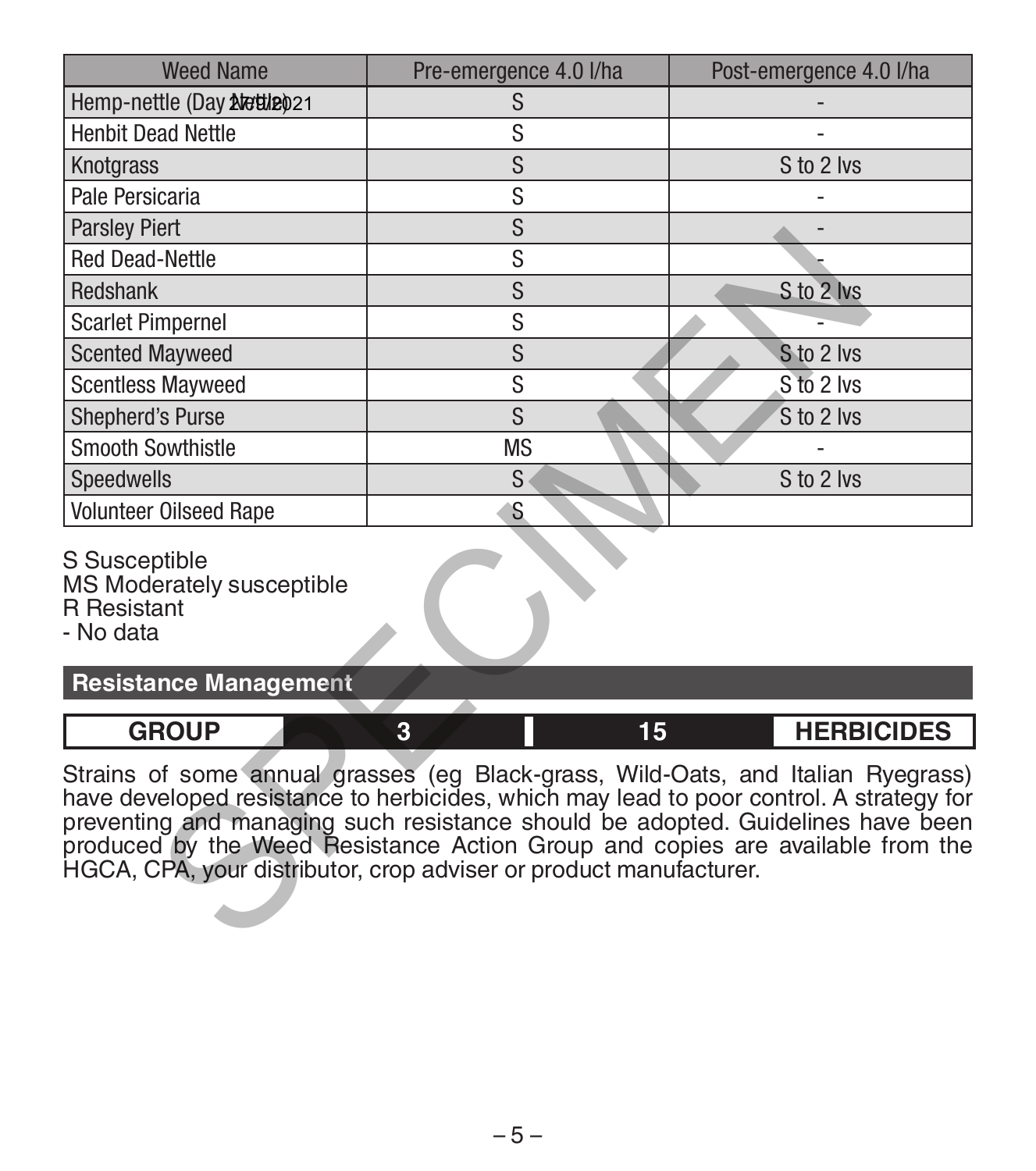## **Crop Specific Information**

Wing® P can be <del>U</del>s 2003 all varieties of forage maize and grain maize.

| Product                 | Wing-P                                                                                                                                                                                                                                                                                                                                                                                                                                                         |
|-------------------------|----------------------------------------------------------------------------------------------------------------------------------------------------------------------------------------------------------------------------------------------------------------------------------------------------------------------------------------------------------------------------------------------------------------------------------------------------------------|
| Rate                    | $4.0$ I/ha                                                                                                                                                                                                                                                                                                                                                                                                                                                     |
| Water volume            | 200-400 litres/hectare.                                                                                                                                                                                                                                                                                                                                                                                                                                        |
| Timing                  | Pre-emergence to before 5th true leaf stage (GS 15) of the crop. For optimum<br>efficacy, apply pre-emergence. When applied post-emergence of the maize, apply at<br>any time from the first true leaf (GS 10) to before 5th true leaf stage (GS 15).                                                                                                                                                                                                          |
| <b>Notes</b>            | Do not use on Maize grown for seed.<br>Seed must be covered by a minimum of 5cm of settled soil.<br>The use of Wing-P may affect the full development of crown roots which function<br>only to anchor the plant. This has no effect on the yield of maize.<br>If application is followed by a period of dry conditions or in situations where very<br>heavy populations occur, a sequence of Wing-P and a product applied post-<br>emergence may be necessary. |
|                         |                                                                                                                                                                                                                                                                                                                                                                                                                                                                |
| <b>Following Crops</b>  |                                                                                                                                                                                                                                                                                                                                                                                                                                                                |
|                         | Following crops after normal harvest                                                                                                                                                                                                                                                                                                                                                                                                                           |
|                         | Before Rye grass is drilled after a very dry season, plough or cultivate to at least 15 cm.<br>For crops other than cereals plough or cultivate to at least 15 cm.                                                                                                                                                                                                                                                                                             |
|                         | In the event of crop failure                                                                                                                                                                                                                                                                                                                                                                                                                                   |
| soil.                   | In the event of crop failure the land must be ploughed or thoroughly cultivated to a<br>minimum depth of 15 cm to ensure any residues are evenly dispersed throughout the                                                                                                                                                                                                                                                                                      |
|                         | The minimum intervals (specified below) should elapse between application of Wing-P<br>and the sowing of one of the following crops listed below.                                                                                                                                                                                                                                                                                                              |
| <b>Minimum interval</b> | In the event of crop failure, the following crops may be drilled:                                                                                                                                                                                                                                                                                                                                                                                              |
| 2 months                | Spring Field beans, Broad beans, Dwarf beans, Brussels sprouts, Cabbage,<br>Calabrese, Carrots, Cauliflower, Parsnips, Parsley, Peas, Linseed, Turnip                                                                                                                                                                                                                                                                                                          |

#### **Following Crops**

#### **Following crops after normal harvest**

#### **In the event of crop failure**

| Minimum interval | In the event of crop failure, the following crops may be drilled:                                                                                     |
|------------------|-------------------------------------------------------------------------------------------------------------------------------------------------------|
| 2 months         | Spring Field beans, Broad beans, Dwarf beans, Brussels sprouts, Cabbage,<br>Calabrese, Carrots, Cauliflower, Parsnips, Parsley, Peas, Linseed, Turnip |
| 5 months         | Any crop (with the exception of Red Beet, Sugar Beet and Spinach) may be<br>planted or sown.                                                          |
| 12 months        | Red Beet, Sugar Beet and Spinach                                                                                                                      |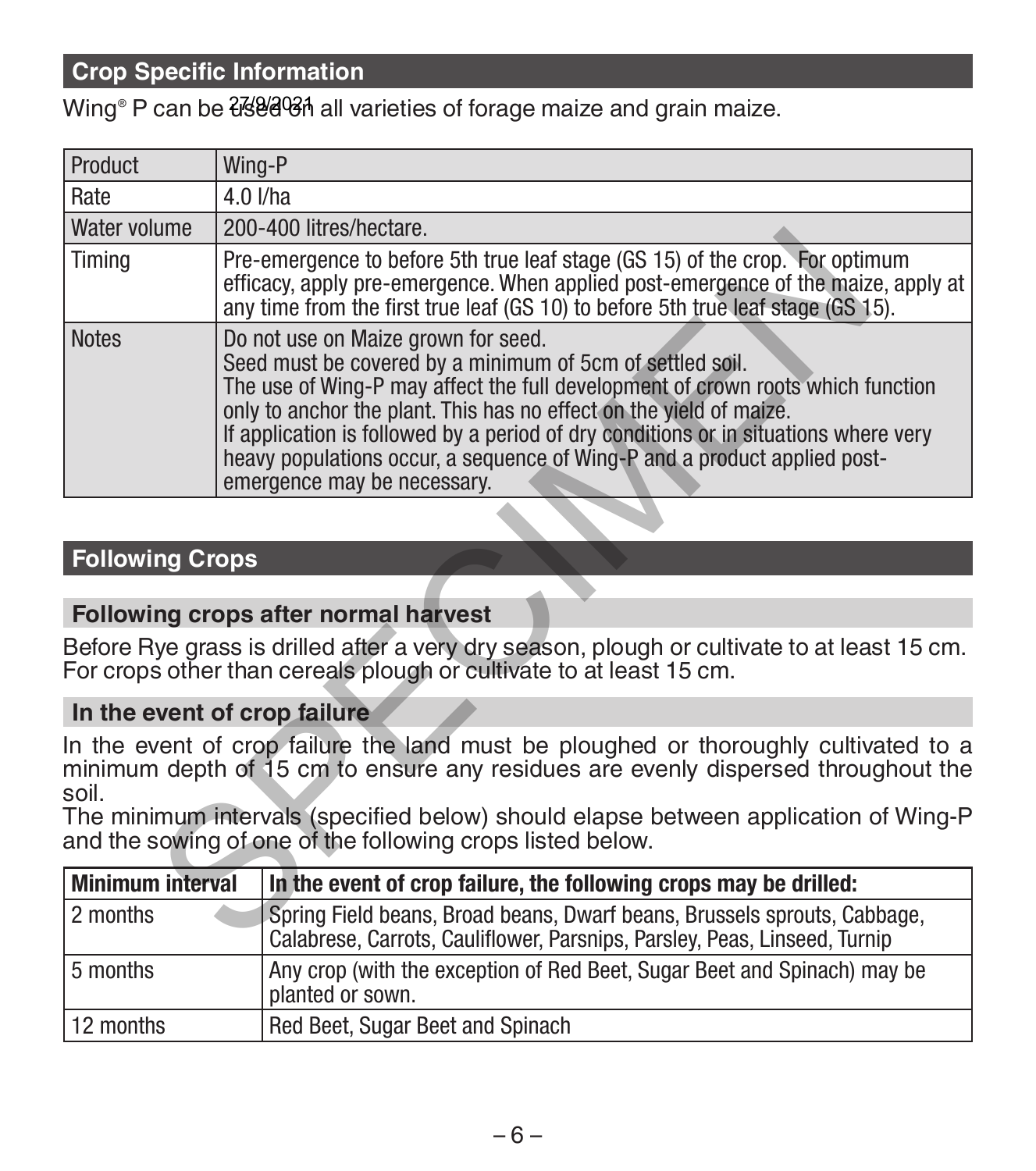### **Mixing and Application**

#### 27/9/2021

#### **Mixing**

Never prepare more spray solution than is required.

Half fill the tank with clean water and start the agitation.

To ensure thorough mixing of the product, invert the container several times before opening.

Add the required quantity of Wing-P to the spray tank while re-circulating.

Fill up the tank with water and continue agitation until spraying is completed.

When tank mixes are to be used, take due note of any instructions given as to the order of mixing.

Each product should be added separately to the spray tank and fully dispersed before the addition of any further product(s).

On emptying the container, rinse container thoroughly by using an integrated pressure rinsing device or manually rinsing three times.

Add washings to sprayer at time of filling and dispose of container safely.

#### **Application**

Ensure good, even spray cover of the target using a FINE or MEDIUM quality spray, as defined by BCPC.

Apply Wing-P in 200-400 l/ha.

#### Qualified recommendation

Wing-P may be applied at 4 litres per hectare in 100 litres water per hectare although efficacy at this reduced volume has not been evaluated. Therefore application at 100 litres water per hectare is at user's risk with regard to biological efficacy.

#### **Tank cleaning**

After spraying, thoroughly clean and flush out application machinery with a minimum of three rinses, to ensure that all traces of product are removed.

#### **The following does not form part of the authorised label text.**

With many products there is a general risk of resistance developing to the active ingredients. For this reason a change in activity cannot be ruled out. It is generally impossible to predict with certainty how resistance may develop because there are so many crop and use connected ways of influencing this. We therefore have to exclude liability for damage or loss attributable to any such resistance that may develop. To help minimise any loss in activity the BASF recommended rate should in all events be adhered to. required quantity of Wing-P to the spray tank while re-circulating.<br>
The tank with water and continue agitation until spraying is completed.<br>
It is mixes are to be used, take due note of any instructions given as to<br>
It,<br>

Numerous, particularly regional or regionally attributable, factors can influence the activity of the product. Examples include weather and soil conditions, crop plant varieties, crop rotation, treatment times, application amounts, admixture with other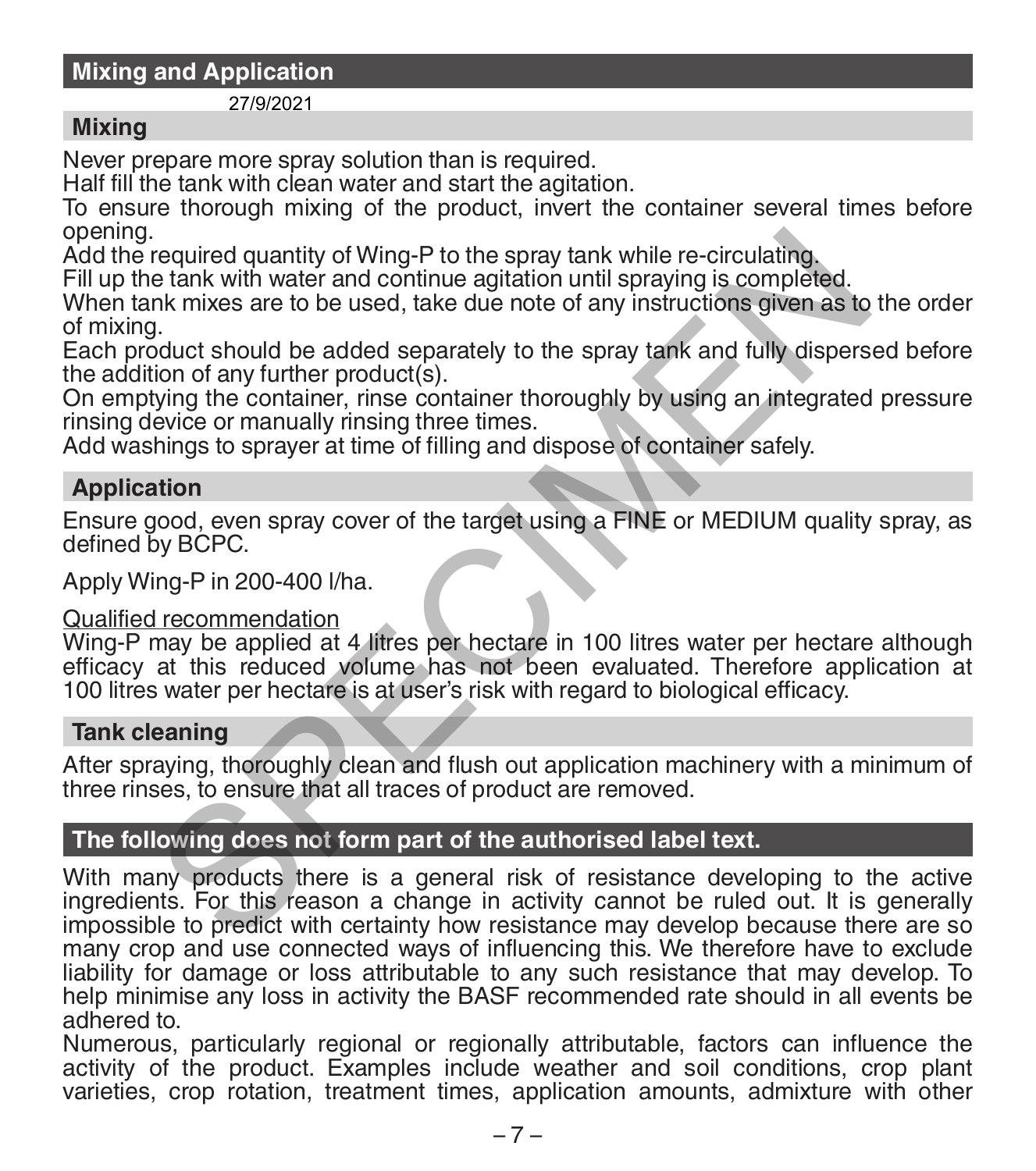products, appearance of organisms resistant to active ingredients and spraying techniques. Under particular conditions a change in activity or damage to plants cannot be ruled out. The *Hamahacturer* or supplier is therefore unable to accept any liability in such circumstances. All goods supplied by us are of high grade and we believe them to be suitable, but as we cannot exercise control over their mixing or use or the weather conditions during and after application, which may affect the performance of the material, all conditions and warranties, statutory or otherwise, as to the quality or fitness for any purpose of our goods are excluded and no responsibility will be accepted by us for any damage or injury whatsoever arising from their storage, handling, application or use; but nothing should be deemed to exclude or restrict any liability upon us which cannot be excluded or restricted under the provisions of the Unfair Contract Terms Act 1977 or any similar applicable law. Through the excluded and the strength and the sponsorium will be accelerated and the school of restricted under the provisions of the Unfair Contract<br>the excluded or restricted under the provisions of the Unfair Contract<br>a

# **Section 6 of the Health and Safety at Work Act**

# **Additional Product Safety Information**

The product label provides information on a specific pesticidal use of the product; do not use otherwise, unless you have assessed any potential hazard involved, the safety measures required and that the particular use has "off-label" approval or is otherwise permitted under the Plant Protection Products Regulations.

The information on this label is based on the best available information including data from test results.

# **Safety Data Sheet**

To access the Safety Data Sheet for this product scan the QR code or use the weblink below:



agricentre.basf.co.uk/Wing-P/MSDS

Alternatively, contact your supplier.